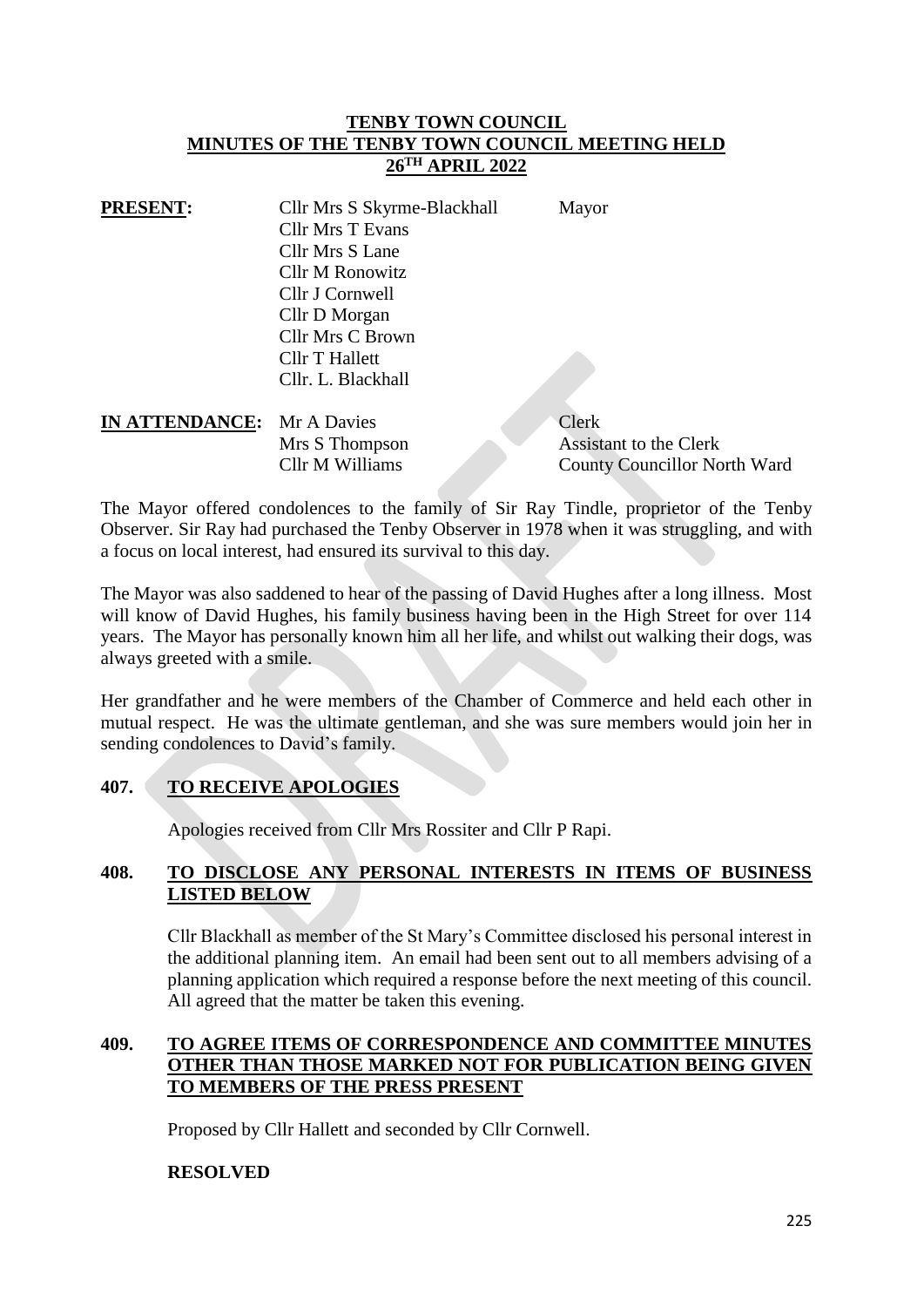**That items of Correspondence and Committee Minutes other than those items marked Not for Publication be given to members of the Press present.**

#### **410. CONFIRMATION OF MINUTES**

**Resolved that the Minutes of the Tenby Town Council meeting held 12th April 2022 be confirmed and signed as accurate.**

#### **411. MATTERS ARISING FROM THE MINUTES FOR INFORMATION ONLY**

**a. Page 220 Item 397 – Tenby Town Walls**: Cllr Mrs Brown asked if any response had been received from PCC. The Clerk said there had been none.

Cllr Mrs Brown is most concerned as White Lion Street is in a shocking state with weeds and pigeon droppings everywhere. Cllr Blackhall had previously said that we may be getting something done shortly but it is almost May.

Is there anyone we could contact to try and get something done she asked?

Cllr Mrs Lane said that in the past TTC have written to the Welsh Office, suggesting that perhaps we should write to Simon Hart MP. Something has got to happen, she said, they need to work for us.

It is the entrance to our town said Cllr Mrs Brown. Cllr Blackhall said we could get funding, but as of yet no progress. We need to have a plan, who do we need to speak to?

The Clerk said that Helen McLeod Baikie is Head of Department but, due to the pre-election period, very little will happen now. We would have to double our efforts after the election.

Cllr Mrs Brown said, if you read through the minutes, it's like PCC have been shut.

Cllr Mrs Lane commented on the weeds that are almost 4foot high around the benches and asked that Area Maintenance be asked to deal with them. The Clerk advised that, as this is the Highways Department and not the Grounds Maintenance Department, he would contact them.

Cllr Mrs Lane and her daughter have asked many times over the years to access weed spray training but nothing has materialised.

Cllr Blackhall agreed that the matter seemed to drag on with no answers but he understood the Clerk about the pre-election period.

Hopefully our new council will have this matter as an urgent agenda item. We need to give the relevant authorities another blitz, call a meeting to invite all to attend. Tell them a month in advance when the meeting is.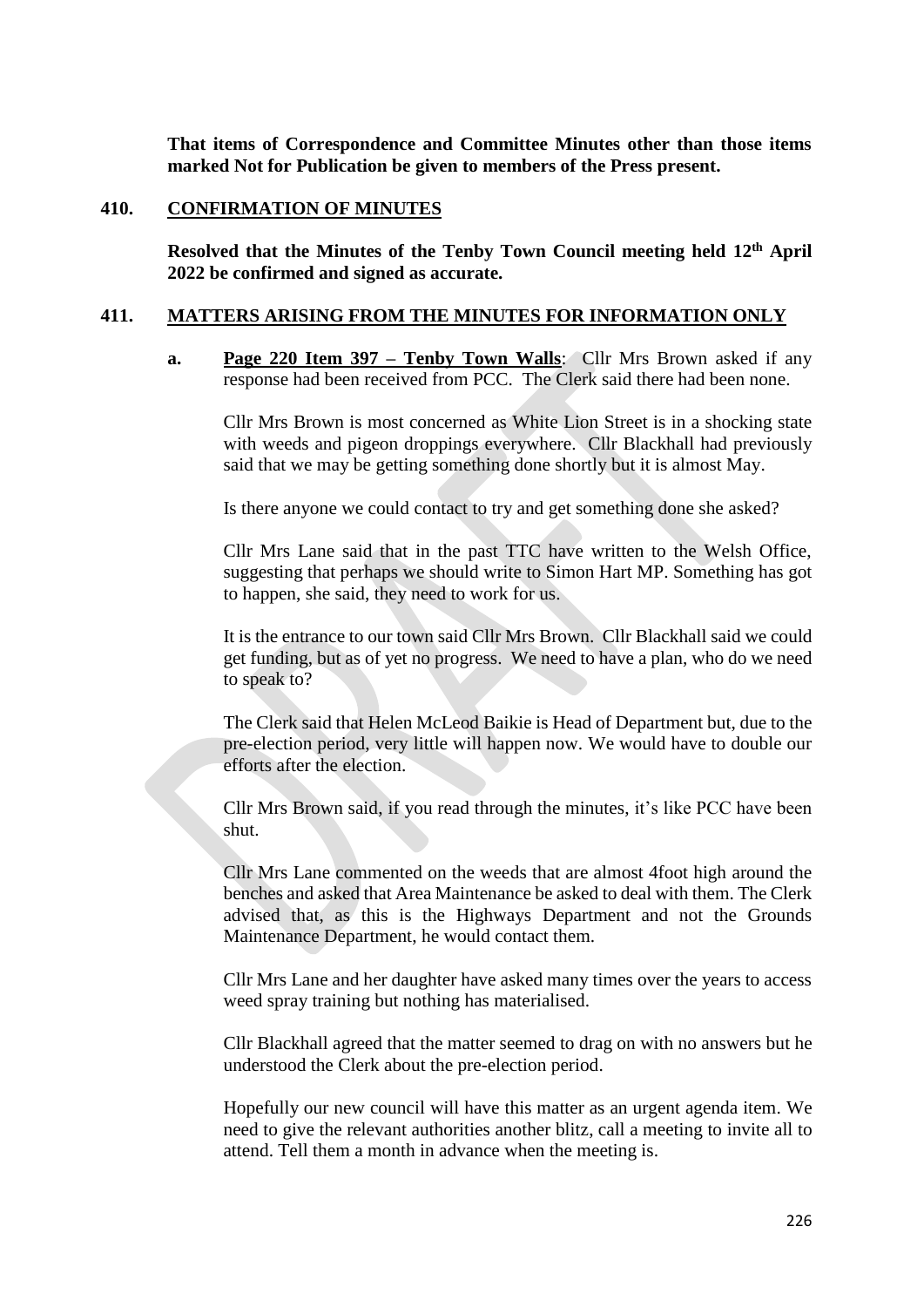The Clerk has done everything he can, commented the Mayor but the preelection period made things difficult. Once elections are out of the way, we can take it from there.

Cllr Mrs Brown agreed with Cllr Blackhall. We should arrange a meeting and we tell them what we want, she said.

- **b. Page 222 Item 402 – Boy Racers:** The Clerk told members that he had informed the police and Marc Owen in relation to boy racers in the multi-storey. This will be monitored and car registrations will be taken. The police may use powers available to them to seize the vehicles of persistent offenders.
- **c. Page 222 Item 403 – Ice Cream Kiosk**: Cllr Mrs Brown feels that that PCNPA are not having an election so they have no excuse in not replying to us. This has all been discussed before, and we cannot get anywhere. PCNPA are not even answering our letters and it is insulting.

Cllr Mrs Lane agreed with Cllr Mrs Brown it is insulting. After the elections TTC must hit the press about this, she said. We have embarrassed them before and, if we do it again, we may get a response.

## **412. TO DISCUSS THE FOLLOWING PLANNING APPLICATIONS AND TO AGREE ACTION IN RESPONSE TO PROPOSALS:**

### **a. NP/22/0217/FUL – Proposed holiday let/Airbnb accommodation - @ No 6 Powys, Clement Terrace, Tenby**

Cllr Ronowitz feels this application should be refused as there is too much holiday let/Airbnb accommodation already. Cllr Mrs Lane feels this is over development. Looking at the plans, it is actually touching the walls of the house she commented. Work has been finished it is retrospective.

Cllr Morgan believed the single carriageway access was not suitable for this type of operation. Cllr Mrs Brown agreed, commenting that it often became congested and residents had to pay to park in the adjacent railway station car park as there is limited space.

Cllr Cornwell confirmed that this is retrospective.

Cllr Ronowitz proposed refusal and Cllr Mrs Lane seconded.

Cllr Mrs Lane believes that too many similar premises in town was not a valid reason for refusal but over development was. Cllr Blackhall believes too many similar premises is valid in relation to retail within the core commercial area.

#### **RECOMMEND**

**Refusal. Members view the proposed accommodation as an overdevelopment of the site and question the suitability of the single carriageway access road for this type of operation.**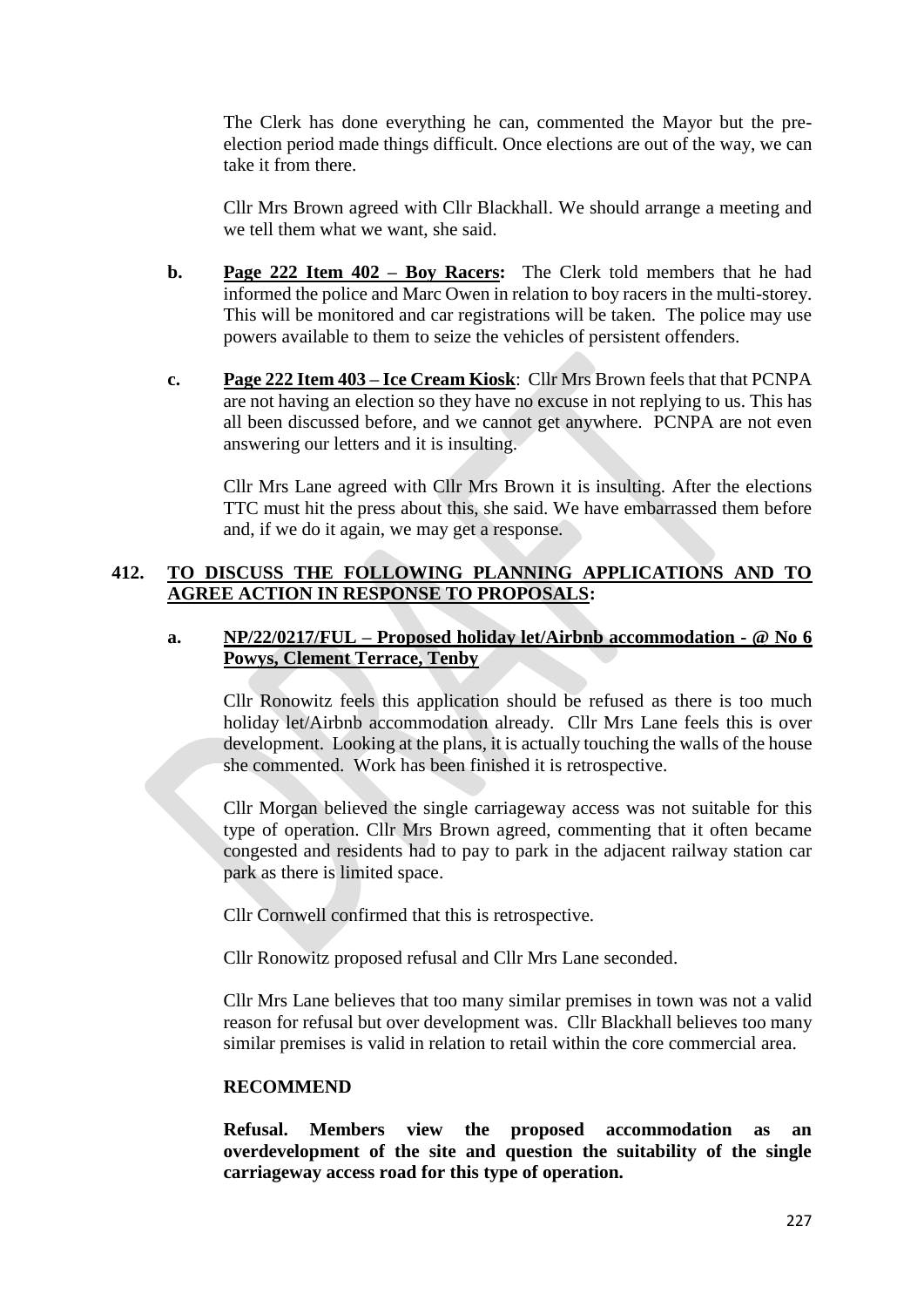**b. NP/22/0228/FUL – The erection of a temporary coastal defence system incorporating gabion baskets and 'mattresses' made of steel frames and filled with stone, to be set out in front and laid on top of the existing dune system for an approximate length of 200 metres to protect the dunes and golf course adjacent to them from storm damage and erosion for a period of up to 10 years – Tenby Golf Club, Battery Road, Tenby**

Cllr Mrs Lane believes this to be a very important issue. Tenby links club is the oldest in Wales, dating back to 1888. There have been problems with erosion years ago, Cllr. Mrs. Rossiter's father designed three new holes, because of the erosion. She feels Tenby Golf Club must be supported to ensure their future as a golf club.

The Mayor was aware club members were very concerned that the course would be lost if nothing was done to mitigate against the erosion.

Cllr Hallett is not in favour of the proposal, referring to a village in North Wales that was left to go back to the sea.

Many things have been tried in the past but Neptune will do his work and every solution will only be temporary, he commented.

Cllr Cornwell feels there is no alternative to approve the works or Tenby golf course will be lost.

Cllr Mrs Lane proposed accepting the application. She acknowledged Cllr Hallett's knowledge but, not wishing to be disrespectful Tenby Golf Club must be supported. Cllr Cornwell seconded.

Cllr Hallett believes that this area is partly owned by the army and partly by the golf club. He asked who would pay for these measures. It should not be the rate payers he stressed adding that he believed that the army are not interested in paying.

Cllr. Blackhall supported the application but felt Cllr Hallett's remarks should be passed on to PCNPA alongside our recommendation.

#### **RECOMMEND**

**Approval. Members feel these measures are vital to help to mitigate the effects of coastal erosion on the viability and attraction of a links course considered to be the birthplace of Welsh golf.**

Cllr Blackhall took no part in the following item having declared his personal interest.

### **c. NP/22/0238/FUL - CCTV cameras and supporting posts to an existing car park – Seafront Car Park, Southcliffe Street, Tenby**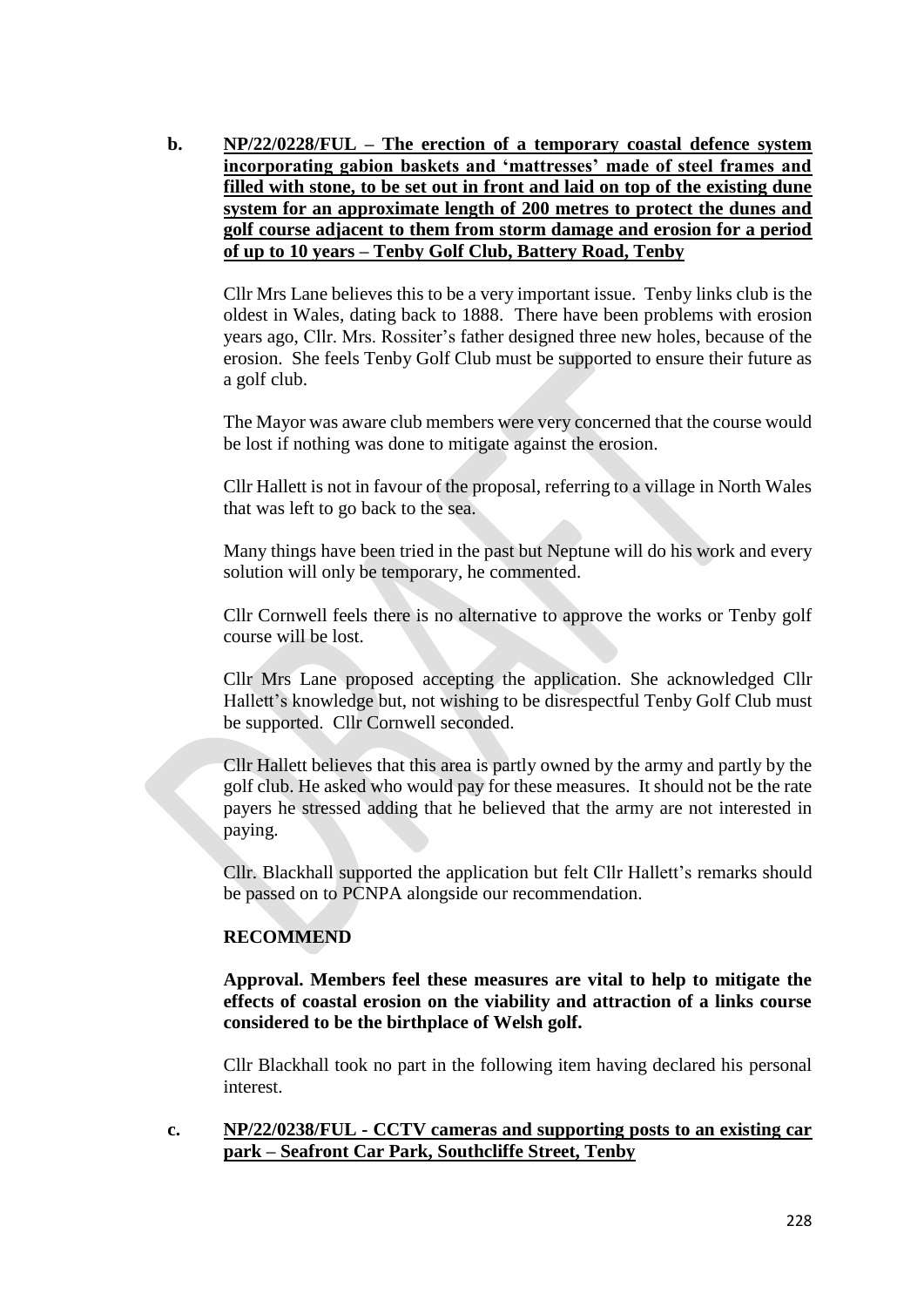Cllr Cornwell is in favour of this application believing this to be essential. He proceeded to show the positioning and direction of the proposed cameras some of which would cover the skate park.

Cllr Hallett believes this to be essential for safety and security and proposed approval. He was seconded by Cllr Ronowitz.

### **RECOMMEND**

**Approval. Considered against all the relevant policies within the LDP, and taking the obligations placed on the town council by the Crime and Disorder Act 1998 to have regard to the effect of its actions on preventing crime and disorder, members support this application in the interests of public safety and security.**

Cllr Blackhall returned to the meeting

## **413. TO CONSIDER ANY UPDATES ON TENBY TOWN WALLS AND AGREE ACTION IN RESPONSE TO PROPOSALS**

Item covered earlier.

## **414. TO CONSIDER ANY UPDATES ON THE PROPOSED BRYNHIR DEVELOPMENT**

The Clerk advised members that he has heard nothing further although PCC are happy with the meeting date of  $14<sup>th</sup>$  June at 6.30 pm. Those in attendance will be the officers that attended the previous meeting together with the cabinet member responsible for housing following the elections. Whilst current cabinet member for housing Cllr Mrs Bateman, is unopposed, nothing is guaranteed that she would retain that position.

## **415. TO CONSIDER ANY FINANCIAL OFFICER/CLERK'S ITEMS AND TO AGREE ACTION IN RESPONSE TO PROPOSALS**

### **a. To Agree the Annual Report for 2021/22 for Publication in Accordance with The Local Government And Elections (Wales) Act 2021 (To Follow)**

The Clerk said, as members may be aware, only Councils above £200,000 expenditure were required to produce an Annual Report. Now all councils are required to publish an Annual Report on their activities over the previous 12 month.

This report explains what we have been doing in 2021/22, and the Clerk is grateful to Cllr Blackhall and Cllr Cornwell for helping to prepare this report.

We used some examples of reports from other councils as a basis for formulating ours. This Annual Report to be published as soon as practicable after 1st April but has to be approved by Full Council first.